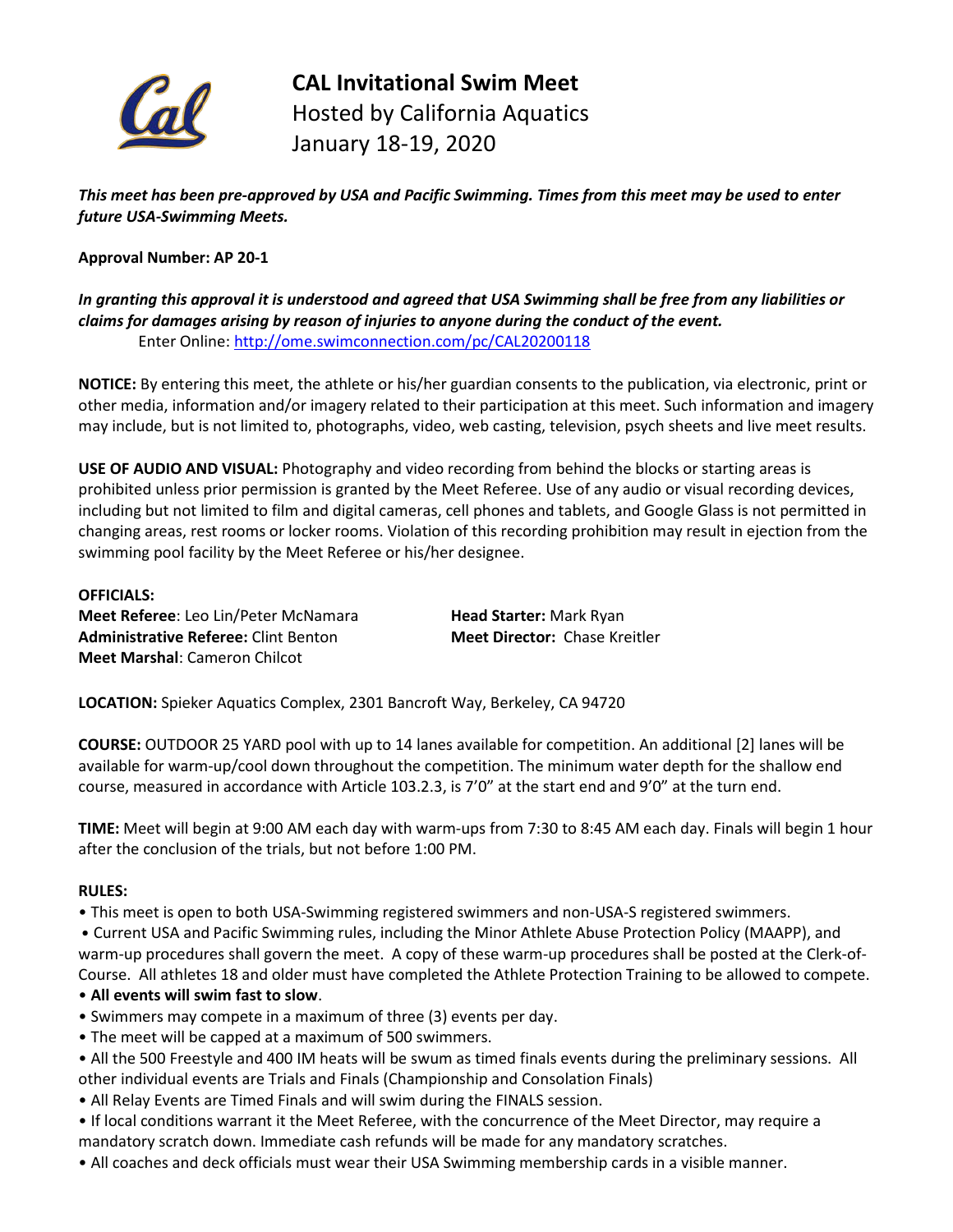## **NOTE: Deck Pass is an acceptable form of proof of USA Swimming Membership.**

**CHECK-IN:** The meet will be deck seeded. Athletes must check-in at the Clerk-of-Course. No event shall be closed more than 30 minutes before the scheduled start of the session. Close of check-in for subsequent events shall be no more than 60 minutes before the estimated start time of the first heat of the event until 10:30 am. **Check in for all remaining events for the day will be closed at 10:30 am.**

**SCRATCHES:** Swimmers will not be penalized for no shows during Preliminaries and/or Finals

**FINALS (POSITIVE CHECK-IN):** Swimmers may check-in or declare their intent to swim finals for that day at the beginning competition for that day. Swimmers must check-in or declare their intent to compete in consolation finals or finals within 30 minutes of the posting of results. In the case where a swimmer declares their intent to swim they must declare their final intention within 30 minutes after the posting of results for their last individual preliminary event. Swimmers not returning to declare their intention will not be seeded into the event.

**UNACCOMPANIED SWIMMERS:** Any USA Swimming Athlete-Member competing at the meet must be accompanied by a USA Swimming Member-Coach for the purposes of athlete supervision during warm-up, competition and warm-down. If a Coach-Member of the athlete's USA Swimming Club does not attend the meet to serve in said supervisory capacity, it is the responsibility of the swimmer or the swimmer's legal guardian to arrange for supervision by a USA Swimming Member-Coach. The Meet Director or Meet Referee may assist the swimmer in making arrangements for such supervision; however, it is recommended that such arrangements be made in advance of the meet by the athlete's USA Swimming Club Member-Coach.

**RACING STARTS:** Swimmers must be certified by a USA Swimming Member-Coach as being proficient in performing a racing start; if not, swimmer must start the race in the water. It is the responsibility of the swimmer or the swimmer's legal guardian to ensure compliance with this requirement.

## **RESTRICTIONS:**

• Smoking and the use of other tobacco products is prohibited on the pool deck, in the locker rooms, in spectator seating, on standing areas and in all areas used by swimmers, during the meet and during warm-up periods.

- Sale and use of alcoholic beverages is prohibited in all areas of the meet venue.
- No glass containers are allowed in the meet venue.
- Propane heaters are not permitted except for snack bar/meet operations.
- All shelters must be properly secured.
- Changing into or out of swimsuits other than in locker rooms or other designated areas is prohibited.

• Destructive devices, to include but not limited to, explosive devices and equipment, firearms (open or concealed), blades, knives, mace, stun guns and blunt objects are strictly prohibited in the swimming facility and its surrounding areas. If observed, the Meet Referee or his/her designee may ask that these devices be stored safely away from the public or removed from the facility. Noncompliance may result in the reporting to law enforcement authorities and ejection from the facility. Law enforcement officers (LEO) are exempt per applicable laws.

• Operation of a drone, or any other flying apparatus, is prohibited over the venue (pools, athlete/coach areas, spectator areas and open ceiling locker rooms) any time athletes, coaches, officials and/or spectators are present.

## **ELIGIBILITY:**

• Swimmers under the age of 12 are not eligible to compete. The swimmer's age will be the age of the swimmer on the first day of the meet.

- Entries with "NO TIME" will not be ACCEPTED
- Swimmers must meet the entry Time Standard listed in the event table in at least 1 event.